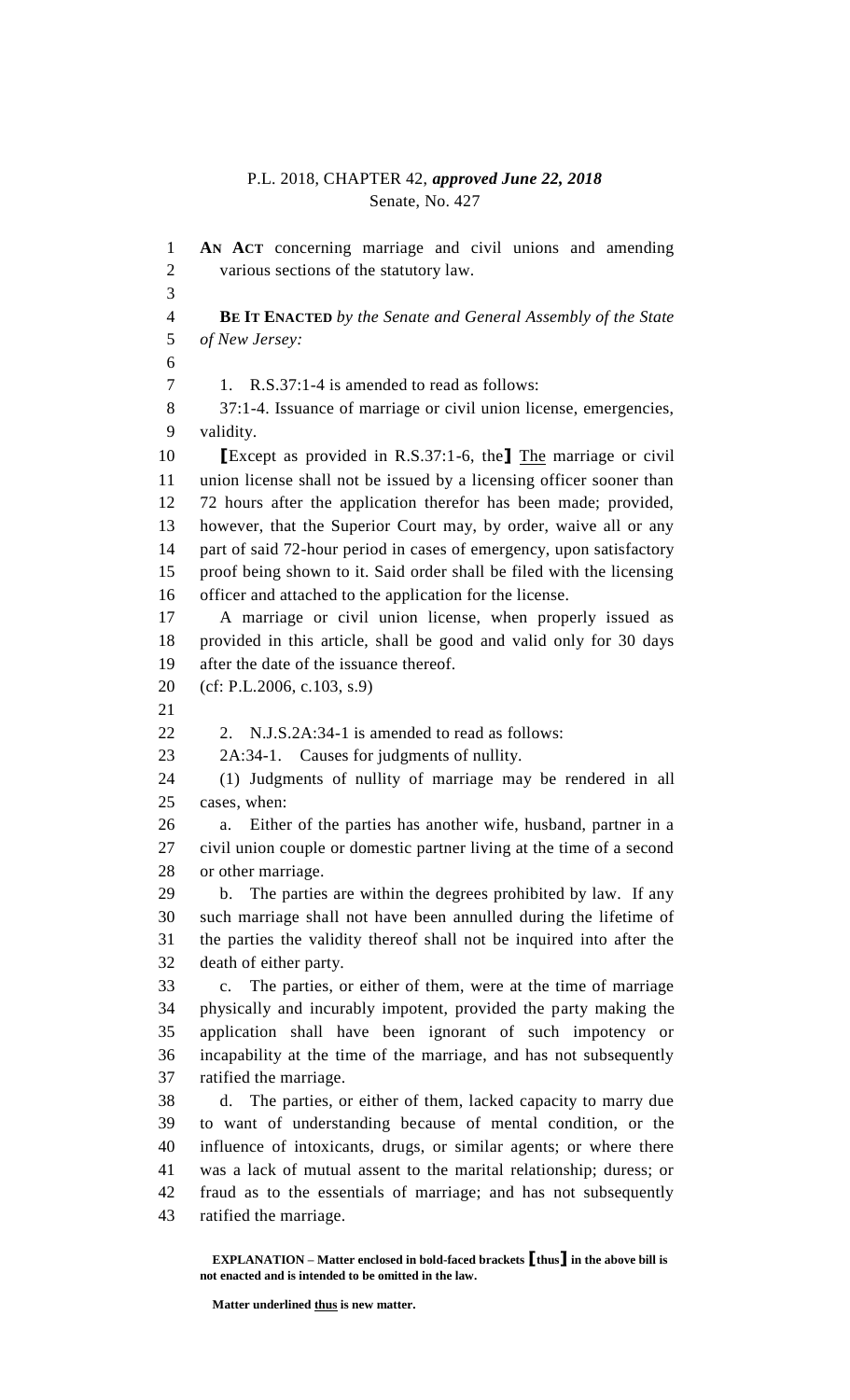e. The demand for such a judgment is by the wife or husband who was under the age of 18 years at the time of the marriage**[**, unless such marriage be confirmed by her or him after arriving at such age**]**. f. Allowable under the general equity jurisdiction of the Superior Court. (2) Judgments of nullity of a civil union may be rendered in all cases, when: a. Either of the parties has another wife, husband, partner in a civil union couple or domestic partner living at the time of establishing the new civil union. b. The parties are within the degrees prohibited by the law from entering into a marriage or establishing a civil union or domestic partnership. If any such civil union shall not have been annulled during the lifetime of the parties the validity thereof shall not be inquired into after the death of either party. c. The parties, or either of them, lacked capacity to enter into a civil union due to want of understanding because of mental condition, or the influence of intoxicants, drugs, or similar agents; or where there was a lack of mutual assent to the civil union; duress; or fraud as to the essentials of a civil union; and has not subsequently ratified the civil union. d. The demand for such a judgment is by the party who was under the age of 18 years at the time of the civil union**[**, unless such civil union be confirmed by him after arriving at such age**]**. e. Allowable under the general equity jurisdiction of the Superior Court. (cf: P.L.2006, c.103, s.63) 3. R.S.37:1-6 is amended to read as follows: 37:1-6. A marriage or civil union license shall not be issued to a minor under the age of 18 years**[**, unless the parents or guardian of the minor, if any, first certify, in the presence of two reputable witnesses, consent thereto, which shall be delivered to the licensing officer issuing the license. Consent to the proposed marriage or civil union by a parent or guardian who is mentally incapacitated shall not be required. When a minor is under the age of 16 years, the consent required by this section must be approved in writing by a judge of the Superior Court, Chancery Division, Family Part and filed with the licensing officer. The licensing officer shall transmit to the State registrar all consents, orders, and approvals subject to the same penalty as in the case of marriage or civil union certificates or licenses**]**. (cf: P.L.2013, c.103, s.105)

**S427**